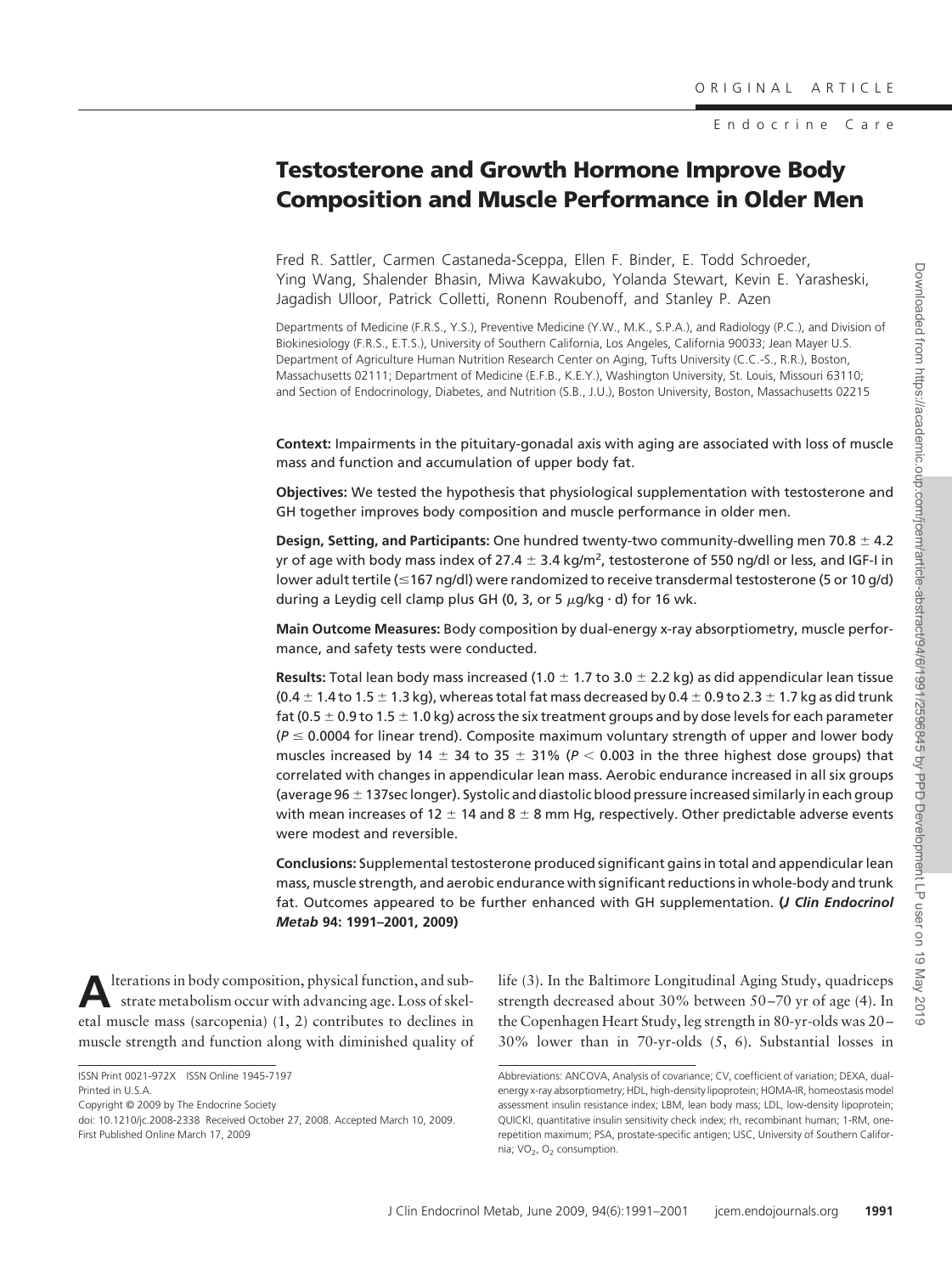strength may result in difficulty rising from a chair, climbing stairs, generating gait speed, and maintaining balance (7), eventually resulting in frailty. These changes contribute to loss of independence, social isolation, depression, and inactivity, thereby increasing the risk for disability, osteoporosis, and bone fractures. Advancing age is also associated with upper body obesity and insulin resistance, both risk factors for accelerated atherogenesis (8).

Coincident with these age-related deteriorations in clinical status, endogenous production of anabolic hormones declines (9). Approximately 25–30% of men over 60 yr of age have hypogonadal testosterone levels (10) that may be associated with sarcopenia, muscle weakness, and upper body obesity (9, 11, 12). Restoring testosterone to youthful levels has increased synthesis of myofibrillar proteins (13), total body cell mass (14), muscle strength (13, 15), and reduced trunk and visceral fat; blood pressure; lipids; and improved insulin sensitivity (16, 17). It is unclear whether these benefits translate to enhanced functional performance (18). Declines in GH and IGF-I may also contribute to these age-related comorbidities in persons with normal testosterone levels (9, 19). After puberty, 24-h GH production decreases progressively by about 14% per decade and up to 70% by the eighth decade of life (20 –22). Similarly, circulating levels of IGF-I, a mediator of several but not all anabolic effects of GH, decline through the eighth to ninth decades with levels below the 2.5 percentile in 85–90% of older men (9) along with losses of lean tissue and increases in adiposity (23, 24). In obese adults, GH supplementation may reduce abdominal fat (25–28).

Better understanding of the relative contributions of the testosterone and GH/IGF-I axes to sarcopenia, impaired muscle performance, and obesity could have therapeutic implications (29). Only two single-site studies investigated the effects of administering these hormones in combination but both used supraphysiological doses of recombinant human (rh) GH and failed to demonstrate substantive improvements in muscle performance (30, 31). Our hypothesis was that endogenous testosterone and GH are important independent but complementary regulators of skeletal muscle mass and function, central obesity, and substrate metabolism throughout life into advanced age. To test this hypothesis, we conducted a multicenter study in older, community-dwelling men with levels of testosterone and IGF-I typical of their age to determine the effects of augmenting testosterone with a transdermal gel on muscle mass, physical performance, and adiposity and whether these effects could be augmented by increasing GH-IGF-I status with physiological doses of recombinant human GH.

### **Subjects and Methods**

### **Study design**

The Hormonal Regulators of Muscle and Metabolism in Aging study was a randomized, controlled, double-masked investigation of physiologic supplementation with testosterone and rhGH in older communitydwelling men who had levels of testosterone and IGF-I typical of older men. Randomization was two tiered (Fig. 1). Eligible participants were randomized first to either low or high eugonadal levels of testosterone

using a Leydig cell clamp to fully suppress endogenous testosterone, thereby minimizing potential confounding. Treatment with exogenous testosterone alone often leads to variable inhibition of LH and endogenous testosterone production, resulting in substantial heterogeneity of serum testosterone levels during therapy. Participants were further randomized (second tier) to placebo or one of two doses of rhGH. Treatment duration was 16 wk; postintervention outcomes were determined during wk 16 and 17.

### **Study participants**

Subjects providing local institutional review board-approved informed consent were screened at the University of Southern California (USC), Tufts University, and Washington University to enroll participants from different geographic areas to assure generalizability of outcomes. Eligibility required that men 65–90 yr of age have serum IGF-I in the lower tertile for adults (<167 ng/ml; 21.9 nmol/liter) and morning total serum testosterone in the lower half (150 –550 ng/dl; 5.21–19.1 nmol/liter) of the adult male range. Other eligibility criteria included prostate-specific antigen (PSA) 4.0 ng/ml or less, hematocrit 50% or less, and fasting blood glucose less than 126 mg/dl (6.99 mmol/liter).

### **Study interventions**

All subjects were treated monthly from baseline to wk 12 using a Leydig cell clamp with a long acting GnRH agonist (leuprolide acetate depot, 7.5 mg im; TAP Pharmaceutical Products Inc., Deerfield, IL) and either 5 g (groups A–C) or 10 g (groups D–F) of 1% testosterone transdermal gel (Solvay Pharmaceuticals Inc., Marietta, GA) was applied each morning for 16 wk. Participants also self-administered 0, 3, or 5  $\mu$ g/kg rhGH (Genentech Inc., South San Francisco, CA; groups A/D, B/E, and C/F, respectively) as sc injections 2–3 h after dinner each evening (Fig. 1).

The 5- and 10-g doses of testosterone were chosen to produce a spectrum of serum levels via the Leydig cell clamp that were in the low normal range typical of older men or mid- to high-normal levels typical of younger men, respectively (32). The 3  $\mu$ g/kg dose of rhGH was chosen because 3.3 but not 2.0  $\mu$ g/kg · d increased whole-body protein synthesis in GH-deficient adults (33). The 5  $\mu$ g/kg  $\cdot$  d dose was chosen to produce a greater anabolic stimulus but was expected to be low enough to minimize adverse effects that have occurred with higher doses (34, 35).

### **Safety**

Study participants were evaluated for adverse events at wk 4, 8, 12, and 16. At each visit, blood pressure was measured thrice in each arm with 5-min intervals between readings; the lowest value was used for analysis. An independent Data Safety Monitoring Board held prescribed interim safety analyses after the first 30 and 70 participants had completed study therapies and recommended that the study continue. Adverse events were monitored until resolution and sex hormones were measured 12 wk after completion of study therapy in all participants.

### **Outcome measures**

### *Body composition*

Whole-body and regional lean and fat mass were quantified by dualenergy x-ray absorptiometry (DEXA), calibrated using a soft tissue phantom. Scans were analyzed at the USC Reading Center by an experienced DEXA-certified bionutritionist blinded to study assignment.

### *Muscle performance*

Maximal voluntary muscle strength was assessed using the one-repetition maximum (1-RM) method (36) twice before randomization to minimize learning effects and after completion of study therapies (wk 17) for the bilateral leg press, leg extension, leg flexion, latissimus pull-down, and chest press (37). To normalize and consolidate whole-body strength assessments, results are presented as percentage change from baseline for the composite sum of 1-RM values for the five strength exercises.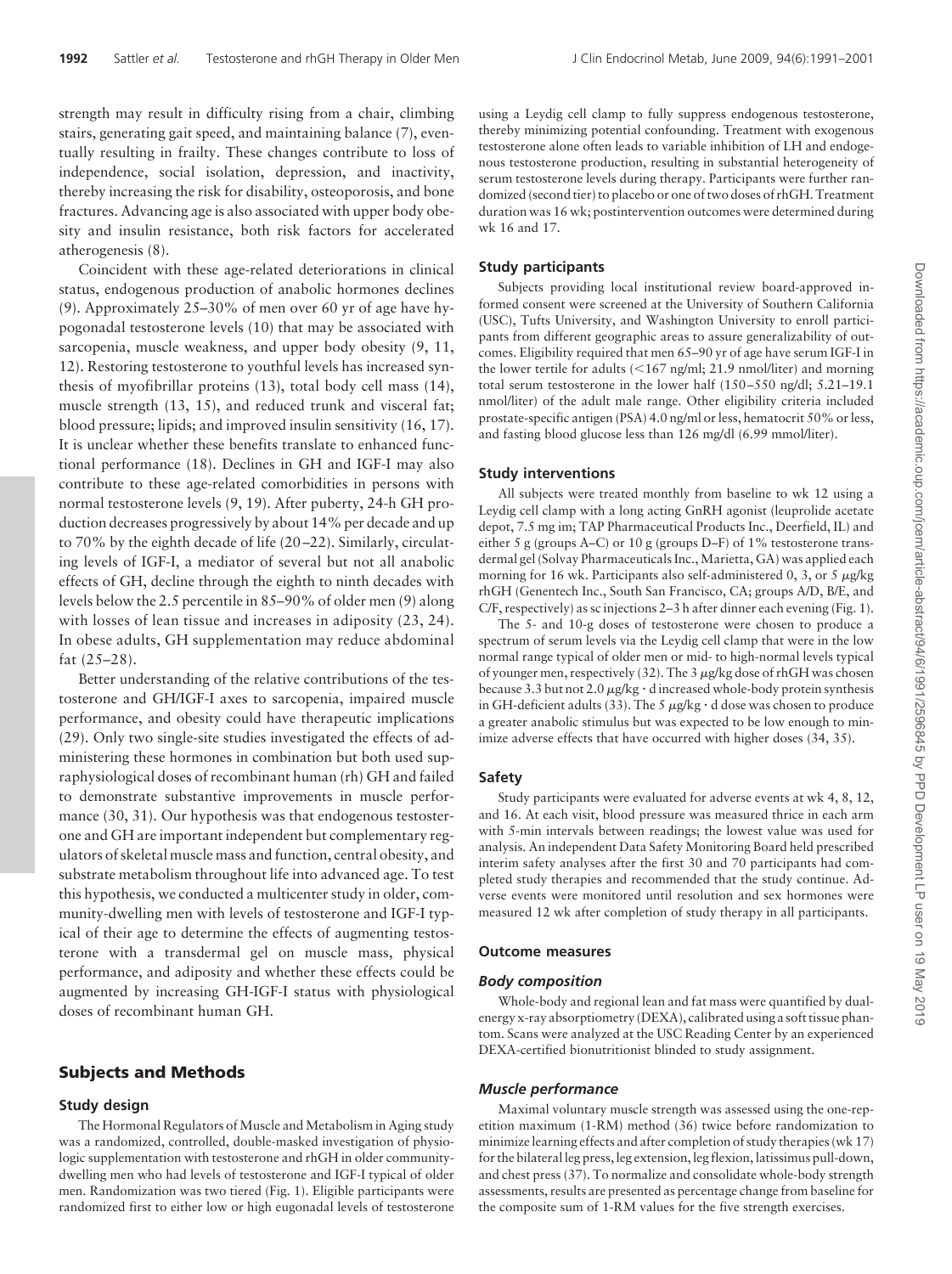

FIG. 1. Schema depicts the subjects screened for study, most common reasons for exclusion, numbers of eligible subjects enrolled and how they were randomized to study therapies, reasons for study discontinuation during the 16 wk of treatment interventions, and final numbers of evaluable subjects in the six allocation groups. NSAID, nonsteroidal antiinflammatory drug.

### *Aerobic capacity*

At baseline and wk 16, peak  $O_2$  consumption (VO<sub>2</sub>) was assessed by cycle ergometry having subjects pedal at 60 rpm with 15 or 20 W/min ramp protocols. Peak  $VO<sub>2</sub>$  was the highest  $O<sub>2</sub>$  consumption when subjects could not maintain a pedaling rate of 55 rpm or greater. After a 45-min rest period, aerobic endurance was determined as the length of time participants could cycle at 60 rpm at a constant workload of 80% of peak work (watts) achieved during the baseline peak  $VO<sub>2</sub>$  test.

### *Hormone assays*

For screening, total testosterone was measured using immunoassays in the local clinical university laboratories and IGF-I at Quest Diagnostics (San Juan Capistrano, CA). Testosterone, IGF-I, and insulin levels were determined after completion of the study by batch testing serum samples obtained at baseline and wk 16. Testosterone levels were quantified using a validated liquid chromatography-tandem mass spectrometry assay (38) at Boston Medical Center [interassay coefficients of variation (CVs) at 250 and 500 ng/dl (8.68 and 17.4 nmol/liter) were 5 and 3%, and intraassay CV was 3 and 2%, respectively]. IGF-I and insulin levels were determined in the USC GCRC Endocrine Core Laboratory. For IGF-I, samples were analyzed using an automated immunoassay analyzer [Immulite 1000; Siemens Healthcare Diagnostics, Deerfield, IL; sensitivity 20 ng/ml (2.6 nmol/liter), interassay CV 3.6% and intraassay CV 6.6%]. Insulin levels were analyzed using an automated enzyme immunoassay (Tosoh AIA 600 II analyzer; Tosoh Bioscience, Inc., South San Francisco, CA; sensitivity 0.31 µIU/ml, interassay CV 6.1%, intraassay CV 4.8%). homeostasis model assessment insulin resistance index (HOMA-IR) and quantitative insulin sensitivity check index (QUICKI) were used to assess insulin resistance and sensitivity, respectively (39, 40).

## **Statistical considerations**

### *Sample size considerations*

Sample size calculations were determined for changes in body composition based on effect sizes demonstrated in several of our prior studies of anabolic androgens in similar older populations (41–43). With 18 subjects per group (total  $n = 108$ ), this provided greater than 95% power to detect: 1) a mean increase in total lean body mass (LBM) of 1.5 kg or decrease in total fat of 1.5 kg within each of the six treatment interventions,(paired *t* test with Bonferroni adjusted significance level of  $0.05/6 = 0.0083$ , and 2) a between-group mean difference in total LBM or fat mass of 1.0 kg, (using a two group *t* test with an adjustment to account for all 15 pairwise comparisons). For the secondary outcomes including appendicular LBM, trunk fat, measures of muscle performance, and safety parameters, these analyses were exploratory without *a priori* power calculations. To account for an anticipated 10% dropout rate, 122 subjects were enrolled. Using one-way ANOVA with pairwise comparisons (adjusting for multiple comparisons), a sample size of 18 per group provided 80% power to detect at the 0.05 level small effect sizes of 0.19 or greater for the other outcomes.

### **Statistical analysis**

Analyses were conducted for evaluable subjects ( $n = 112$ ) who completed 16 wk of hormone treatments. Baseline characteristics were compared across the six intervention groups using one-way ANOVA for continuous variables and chi-square or Fisher's exact test for discrete variables. The primary analyses were directed at comparisons of DEXA and muscle performance outcomes across and within the six groups. One-way ANOVA was used to compare baseline and wk 17 values across the six treatment groups, and one-way analysis of covariance (ANCOVA) was used to compare the primary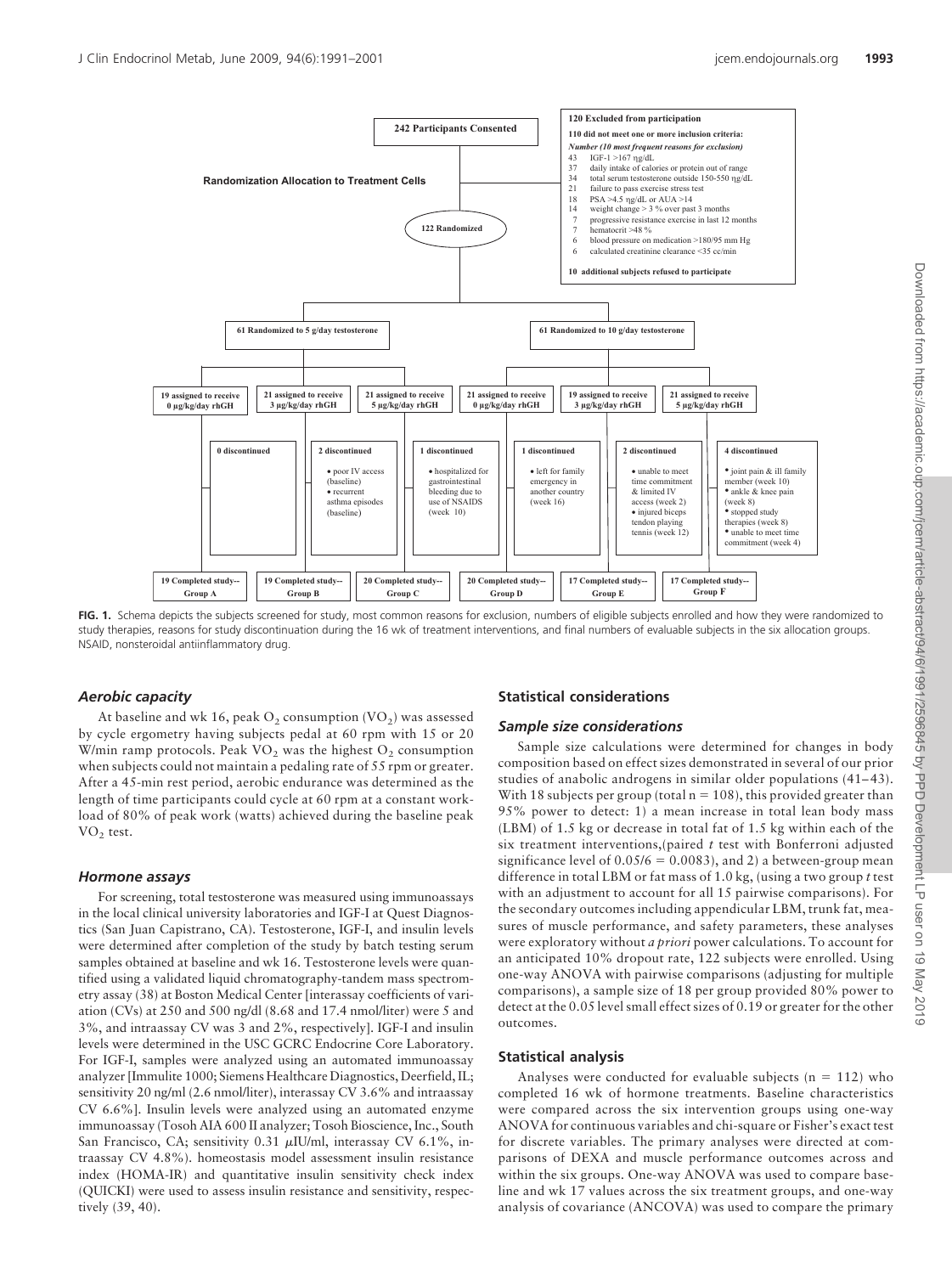#### **TABLE 1.** Baseline characteristics for treatment groups

|                                           |                               | Testosterone, 5 g          |                            |                               | Testosterone, 10 g         |                            |                        |  |
|-------------------------------------------|-------------------------------|----------------------------|----------------------------|-------------------------------|----------------------------|----------------------------|------------------------|--|
|                                           | GH <sub>0</sub><br>$(n = 19)$ | GH $3 \mu q$<br>$(n = 19)$ | GH 5 $\mu$ g<br>$(n = 20)$ | GH <sub>0</sub><br>$(n = 20)$ | GH 3 $\mu$ g<br>$(n = 17)$ | GH 5 $\mu$ g<br>$(n = 17)$ |                        |  |
| Daily dose by study group                 | <b>Group A</b>                | Group B                    | Group C                    | <b>Group D</b>                | <b>Group E</b>             | <b>Group F</b>             | $P$ value <sup>a</sup> |  |
| Age, yr                                   | $72.7 \pm 5.1^{b}$            | $71.3 \pm 3.9$             | $70.0 \pm 4.1$             | $70.2 \pm 4.6$                | $69.9 \pm 3.2$             | $70.5 \pm 3.9$             | 0.32                   |  |
| Ethnicity/race                            |                               |                            |                            |                               |                            |                            |                        |  |
| Caucasian                                 | 14 (74%)                      | 18 (95%)                   | 18 (90%)                   | 15 (75%)                      | 15 (88%)                   | 16 (94%)                   | 0.24                   |  |
| Minority                                  | 5(26%)                        | 1(5%)                      | $2(10\%)$                  | 5(25%)                        | 2(12%)                     | 1(6%)                      |                        |  |
| Medical history                           |                               |                            |                            |                               |                            |                            |                        |  |
| Hypertension                              | 9(47%)                        | 4(21%)                     | 7(35%)                     | 3(15%)                        | 3(18%)                     | 4(24%)                     | 0.20                   |  |
| History of cardiovascular disease         | $2(11\%)$                     | 1(5%)                      | 5(25%)                     | $2(10\%)$                     | $0(0\%)$                   | 3(18%)                     | 0.21                   |  |
| Elevated cholesterol <sup>c</sup>         | 5(26%)                        | 7(37%)                     | 6(35%)                     | 8(45%)                        | 5(29%)                     | 6(35%)                     | 0.95                   |  |
| History of smoking                        | 7(37%)                        | 7(37%)                     | $8(40\%)$                  | 6(30%)                        | 9(53%)                     | 4(24%)                     | 0.61                   |  |
| Blood pressure                            |                               |                            |                            |                               |                            |                            |                        |  |
| Systolic blood pressure, mm Hg            | $121 \pm 15$                  | $117 \pm 13$               | $113 \pm 13$               | $118 \pm 15$                  | $119 \pm 13$               | $116 \pm 12$               | 0.57                   |  |
| Diastolic blood pressure, mm Hg           | $70 \pm 8$                    | $68 \pm 7$                 | $66 \pm 7$                 | $68 \pm 5$                    | $68 \pm 6$                 | $69 \pm 9$                 | 0.57                   |  |
| Laboratory values                         |                               |                            |                            |                               |                            |                            |                        |  |
| Hematocrit. %                             | $43.3 \pm 3.5$                | $43.3 \pm 1.6$             | $44.1 \pm 2.5$             | $42.1 \pm 2.9$                | $43.2 \pm 2.7$             | $43.2 \pm 2.2$             | 0.34                   |  |
| Creatinine clearance, ml/min <sup>d</sup> | $79.8 \pm 9.3$                | $76.3 \pm 21.5$            | $88.3 \pm 22.1$            | $81.0 \pm 15.5$               | $87.4 \pm 16.9$            | $82.6 \pm 22.2$            | 0.33                   |  |
| Albumin, g/dl                             | $4.0 \pm 0.3$                 | $4.2 \pm 0.4$              | $4.1 \pm 0.3$              | $4.1 \pm 0.3$                 | $4.1 \pm 0.3$              | $4.1 \pm 0.3$              | 0.43                   |  |
| Alanine aminotransferase, U/liter         | $29.1 \pm 8.4$                | $30.4 \pm 6.9$             | $31.1 \pm 10.7$            | $30.0 \pm 10.0$               | $31.6 \pm 12.3$            | $32.0 \pm 10.3$            | 0.95                   |  |
| Prostate                                  |                               |                            |                            |                               |                            |                            |                        |  |
| AUA score                                 | $4.1 \pm 3.7$ <sup>c</sup>    | $4.1 \pm 2.8$              | $5.2 \pm 4.0$              | $4.8 \pm 4.0$                 | $4.6 \pm 5.2$              | $5.1 \pm 4.0$              | 0.91                   |  |
| PSA ng/ml                                 | $1.8 \pm 1.0$                 | $1.3 \pm 0.7$              | $1.5 \pm 1.0$              | $1.4 \pm 0.8$                 | $1.7 \pm 0.8$              | $1.4 \pm 0.9$              | 0.45                   |  |
| Hormones                                  |                               |                            |                            |                               |                            |                            |                        |  |
| TSH, mIU/liter                            | $2.1 \pm 1.0$                 | $2.2 \pm 1.3$              | $2.1 \pm 1.3$              | $1.9 \pm 1.1$                 | $2.3 \pm 1.3$              | $2.6 \pm 1.7$              | 0.71                   |  |
| Total testosterone, ng/dl                 | $385 \pm 106$                 | $377 \pm 103$              | $373 \pm 89$               | $350 \pm 98$                  | $359 \pm 89$               | $311 \pm 94$               | 0.24                   |  |
| IGF-I, ng/ml                              | $101 \pm 23$                  | $109 \pm 24$               | $115 \pm 31$               | $105 \pm 32$                  | $127 \pm 30$               | $114 \pm 32$               | 0.11                   |  |
| Metabolic measurements                    |                               |                            |                            |                               |                            |                            |                        |  |
| Fasting glucose, mg/dl                    | $92 \pm 9$                    | $93 \pm 8$                 | $93 \pm 10$                | $89 \pm 9$                    | $92 \pm 18$                | $94 \pm 9$                 | 0.78                   |  |
| HOMA-IR <sup>e</sup>                      | $1.52 \pm 0.83$               | $1.53 \pm 1.48$            | $1.81 \pm 1.05$            | $1.33 \pm 0.61$               | $1.54 \pm 1.15$            | $1.73 \pm 0.93$            | 0.76                   |  |
| QUICKI <sup>e</sup>                       | $0.16 \pm 0.01$               | $0.16 \pm 0.02$            | $0.17 \pm 0.01$            | $0.16 \pm 0.01$               | $0.16 \pm 0.02$            | $0.16 \pm 0.02$            | 0.55                   |  |
| Total cholesterol, mg/dl                  | $172 \pm 24$                  | $174 \pm 29$               | $171 \pm 33$               | $180 \pm 28$                  | $179 \pm 27$               | $174 \pm 33$               | 0.91                   |  |
| HDL cholesterol, mg/dl                    | $43 \pm 8$                    | $46 \pm 17$                | $40 \pm 11$                | $45 \pm 9$                    | $44 \pm 14$                | $42 \pm 12$                | 0.65                   |  |
| LDL cholesterol, mg/dl                    | $104 \pm 30$                  | $105 \pm 28$               | $101 \pm 26$               | $110 \pm 25$                  | $112 \pm 24$               | $105 \pm 27$               | 0.86                   |  |
| Fasting triglycerides, mg/dl              | $127 \pm 65$                  | $113 \pm 41$               | $142 \pm 69$               | $126 \pm 63$                  | $115 \pm 50$               | $131 \pm 73$               | 0.72                   |  |
| Body composition                          |                               |                            |                            |                               |                            |                            |                        |  |
| Weight, kg                                | $79.1 \pm 10.4$               | $80.0 \pm 13.2$            | $86.0 \pm 11.2$            | $85.9 \pm 14.0$               | $86.1 \pm 13.9$            | $83.7 \pm 11.4$            | 0.31                   |  |
| Body mass index, kg/m <sup>2</sup>        | $26.8 \pm 3.5$                | $25.9 \pm 3.0$             | $28.2 \pm 3.2$             | $28.5 \pm 3.8$                | $27.6 \pm 3.2$             | $27.3 \pm 3.2$             | 0.19                   |  |
| Muscle performance                        |                               |                            |                            |                               |                            |                            |                        |  |
| Peak $VO_2$ , ml/kg · min                 | $23.9 \pm 6.2$                | $26.2 \pm 4.0$             | $24.1 \pm 3.5$             | $24.1 \pm 6.8$                | $23.8 \pm 3.7$             | $25.4 \pm 4.1$             | 0.68                   |  |

SI conversions: alanine aminotransferase ( $\mu$ kat per liter = units per liter  $\times$  0.0167); glucose (millimoles per liter = milligrams per deciliter  $\times$  0.0555); testosterone (nanomoles per liter = nanograms per deciliter × 0.0347); IGF-I (nanomoles per liter = nanograms per milliliter × 0.131); cholesterol (total, LDL, HDL; millimoles per liter = milligrams per deciliter  $\times$  0.0259); triglycercides (millimoles per liter = milligrams per deciliter  $\times$  0.0113). AUA, American Urological Association.

*a* ANOVA for continuous variables;  $\chi^2$  or Fisher's exact test for discrete variables.

 *Mean*  $\pm$  *1 sp for continuous variables and frequency (percent) for discrete variables.* 

*<sup>c</sup>* Elevated cholesterol is use of cholesterol-lowering medication.

*d* Creatinine clearance =  $[(140 - age) \times wt]/72 \times$  serum creatinine.

 $e$  HOMA-IR =  $[(I_f) \times (G_f)/22.5;$  QUICKI = 1 $I[log (I_f) + log (G_f)]$ , where  $(I_f)$  is the fasting insulin level (microunits per milliliter) and  $(G_f)$  is the fasting glucose level (millimoles per liter ) for HOMA-IR.

outcome change score (wk 17 minus baseline) values adjusted for the baseline value as a covariate across the six treatment groups. Tukey pairwise comparisons ( $n = 15$ ) were used to assess differences in the baseline adjusted change scores between the six treatment interventions.

adverse events were contrasted across groups using Fisher's exact test. Changes in safety parameters were tested using the paired *t* test or signed rank test. Statistical analyses were carried out using the Statistical Analysis System 9.1 (SAS Institute Inc., Cary, NC).

Linear trend was assessed using the Wald test to examine dose responses across the six groups, and a two-way ANCOVA was used to determine whether there were interactions between testosterone (two levels) and GH (three levels) interventions. In addition, we performed paired t tests for each variable within each of the six treatment group to test whether the change scores were significant at the  $0.05/6 = 0.0083$ alpha level using a Bonferoni adjustment for multiple analyses. Finally,

# **Results**

# **Study population**

The first study participant was enrolled in June 2003 and the final participant completed evaluation in May 2007. Two hun-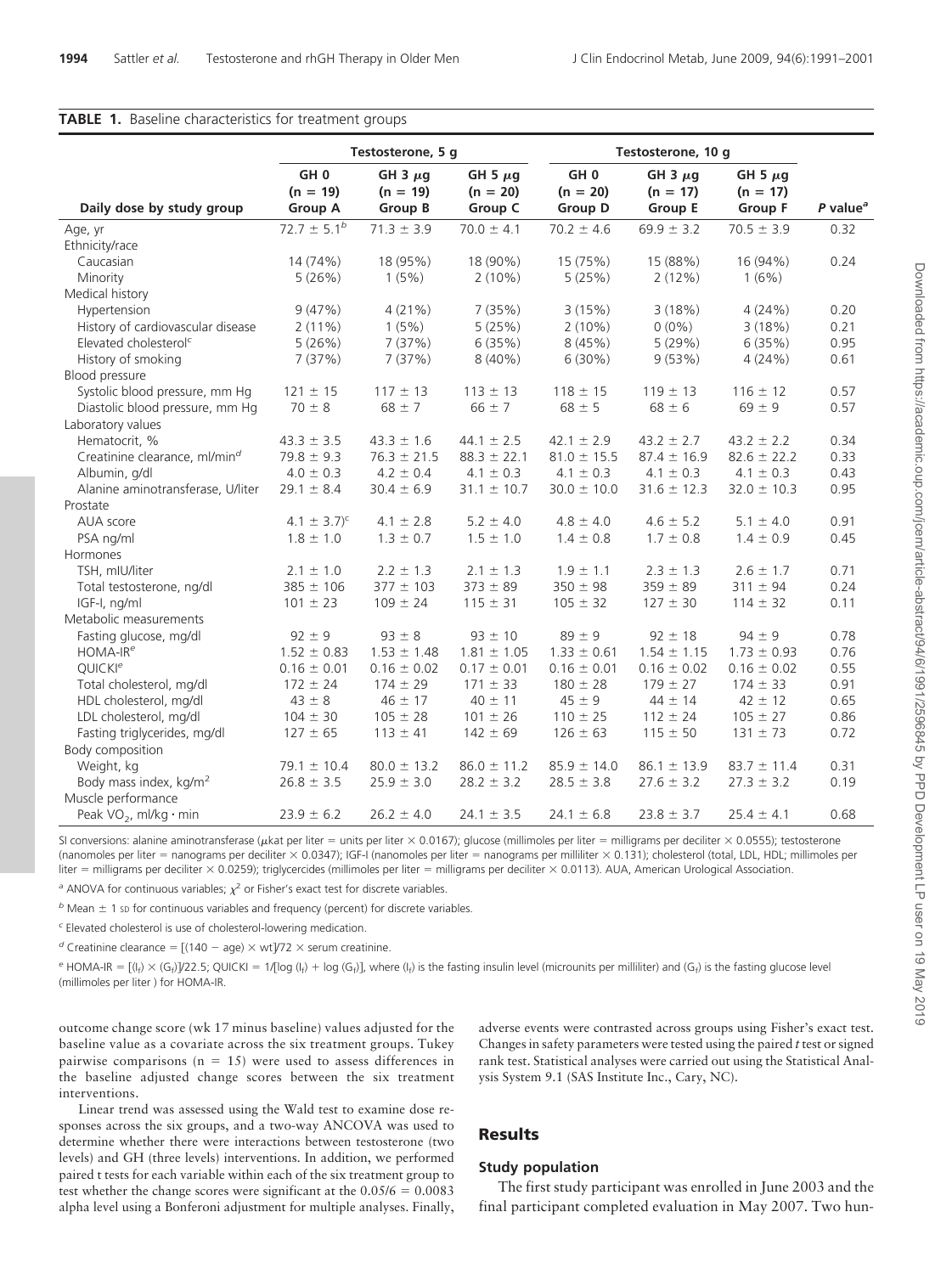

**FIG. 2.** Changes (mean  $\pm$  1 s $\varepsilon$ ) in serum testosterone (A) and IGF-I (B) from baseline to wk 16 according to dose. \*, Within group significant changes (P  $<$ 0.05);  $\dagger$ , significant difference in change ( $P$   $<$  0.001) between 5 and 10 g/d testosterone dose groups and significant differences in change (P < 0.05) for IFG-1 between the 3 or 5  $\mu$ g/kg  $\cdot$  d and the 0  $\mu$ g/kg  $\cdot$  d rhGH dose groups.

dred forty-two subjects were consented and screened for eligibility (Fig. 1). Of these, 122 eligible subjects were randomized to study interventions; 10 dropped out of study after randomization (three from the 5 g/d testosterone arm and seven from the 10 g/d testosterone arm); one of the dropouts was randomized to rhGH placebo, four to 3  $\mu$ g/kg  $\cdot$  d rhGH and five to 5  $\mu$ g/kg  $\cdot$  d rhGH. Thus, 112 participants completed all assessments at wk 17 and serve as the primary data set for analysis. Baseline characteristics before study interventions, including average body mass index of 27.4  $\pm$  3.4 kg/m<sup>2</sup>, testosterone of 360  $\pm$  98 ng/dl  $(12.5 \pm 3.4 \text{ nmol/liter})$ , and IGF-I (an indirect measure of GH status) of 111  $\pm$  29 ng/dl (14.5  $\pm$  3.8 nmol/liter) were similar among the six groups (Table 1). Participants were ambulatory, free-living men with peak  $VO<sub>2</sub>$  typical of older persons without functional limitations (44).

### **Changes in testosterone and IGF-I levels**

As expected, testosterone and rhGH administration produced dose-related increments in serum testosterone and IGF-I concentrations (Fig. 2). Testosterone levels increased in 58 subjects receiving 5 g/d by 143  $\pm$  379 ng/dl (4.96  $\pm$  13.2 nmol/liter;  $P < 0.001$ ), which was lower ( $P < 0.001$ ) than the increase of  $510 \pm 503$  ng/dl (17.7  $\pm$  17.5 nmol/liter;  $P < 0.001$ ) in 54 subjects receiving 10 g/d. Changes in serum testosterone concentrations did not differ significantly among the three groups (A–C) receiving testosterone gel at 5 g/d or the three groups (D–F) receiving 10 g/d. Treatment with rhGH at 0, 3, and 5  $\mu$ g/kg  $\cdot$  d increased serum IGF-I levels by  $6 \pm 28$  ng/dl (0.79  $\pm$  3.7 nmol/ liter;  $n = 39$ ;  $P = 0.15$ ),  $64 \pm 44$  ng/dl (8.4  $\pm$  5.8 nmol/liter; n =  $36, P < 0.001$ ), and  $108 \pm 51$  ng/dl (14.1  $\pm$  6.7 nmol/; n = 37,  $P < 0.001$ ), respectively, with a significant trend across the rhGH dose groups ( $P < 0.001$ ). The higher testosterone dose alone was associated with a small but significant increase in IGF-I in group D that did not receive rhGH ( $14 \pm 28$  ng/dl,  $1.8 \pm 3.7$  nmol/liter;  $P = 0.03$ ), consistent with the reported enhanced hepatic synthesis of IGF-I in response to the higher dose of testosterone (45).

### **Changes in body composition**

The mean increases in total LBM at wk 17 ranged from 1.0  $\pm$ 1.7 kg in group A to  $3.0 \pm 2.2$  kg in group F ( $P = 0.0002$ , linear trend) with maximum gains in groups E and F of 6.9 and 7.5 kg,

respectively. Using the Bonferoni adjustment ( $P < 0.008$ ), significant changes occurred in groups C–F. The mean decrease in total fat at wk 17 ranged from  $-0.8 \pm 1.3$  kg in group A to  $-2.3 \pm 1.7$  kg in group F ( $P = 0.0002$ , linear trend; Table 2 and Fig. 3) with maximal losses of  $-6.4$  kg and  $-7.1$  kg in groups E and F, respectively. Bonferoni-adjusted significant changes occurred in groups C, E, and F. Changes in regional mass (appendicular lean and trunk fat) at wk 17 followed similar patterns and levels of significance (Table 2 and Fig. 3). At wk 17, total LBM increased more for the 54 subjects receiving 10 g/d than for the 58 subjects receiving 5 g/d (2.3  $\pm$  2.0 *vs*. 1.3  $\pm$  1.7 kg, *P* = 0.003). Total fat decreased more for subjects receiving 10 g/d than for those receiving 5 g/d  $(-1.8 \pm 2.1 \text{ vs. } -0.9 \pm 1.2 \text{ kg}, P = 0.003)$ . There was also a linear trend across the placebo, 3  $\mu$ g/kg  $\cdot$  d, and 5  $\mu$ g/kg·d rhGH doses for increases in total LBM (1.3  $\pm$  1.6,  $1.8 \pm 2.1$ , and  $2.3 \pm 2.0$  kg, respectively,  $P = 0.02$ ) and decreases in total fat  $(-1.0 \pm 1.9, -1.3 \pm 1.8, \text{ and } -1.7 \pm 1.5 \text{ kg}$ , respectively,  $P = 0.05$ ). Two-way ANCOVA showed no interactions of the two hormones on body composition changes (Table 2).

In pairwise analyses at wk 17, increase in total LBM in group F (3.0  $\pm$  2.2 kg) was greater than in groups A and B (1.0  $\pm$  1.7 and  $1.1 \pm 1.8$  kg,  $P = 0.02$  and  $P = 0.03$ , respectively). Fat losses in groups E and F ( $-2.3 \pm 2.0$  and  $-2.3 \pm 1.7$  kg) were greater than losses in group B  $(-0.4 \pm 0.9 \text{ kg}, P = 0.01 \text{ for both}).$ 

### **Changes in muscle performance**

### *Maximal voluntary muscle strength*

By wk 17, three interventions (groups D–F) produced significant ( $P < 0.008$ ) improvements ranging from 23  $\pm$  27% up to  $35 \pm 31\%$  ( $P = 0.08$  for linear trend) for composite maximal voluntary strength with the greatest increases in groups receiving combined treatment with 10 g testosterone gel plus rhGH (groups E and F, Table 3). Pairwise comparisons showed no differences between the groups ( $P \ge 0.50$ ). For 95 subjects with paired data, improvements in composite strength for the 58 subjects receiving 5 g/d testosterone (18  $\pm$  38%) and 54 subjects receiving 10 g/d (30  $\pm$  27%) were similar (*P* = 0.09) as were changes for those receiving placebo *vs*. any dose of rhGH (22  $\pm$ 39 *vs.*  $25 \pm 30\%$ ,  $P = 0.76$ ).

For the 95 subjects with paired DEXA and composite strength tests at baseline and wk 17, increases in strength were correlated with increases in total LBM ( $r = 0.32$ ,  $P = 0.001$ ). Increases in strength and appendicular lean mass were also correlated (r 0.30,  $P = 0.003$ ). There were no significant treatment interactions for testosterone and rhGH group assignments by two-way ANCOVA for composite strength at wk 17 compared with baseline.

### *Aerobic endurance*

For 86 subjects undergoing paired testing, endurance times increased in each of the six groups (averaging  $96 \pm 137$  sec longer) by study wk 16 and reaching Bonferroni-adjusted significance ( $P < 0.008$ ) in groups A and E (Table 3). Improvements in aerobic endurance at wk 16 were unrelated to the dose of testosterone or rhGH. In pairwise analyses, improve-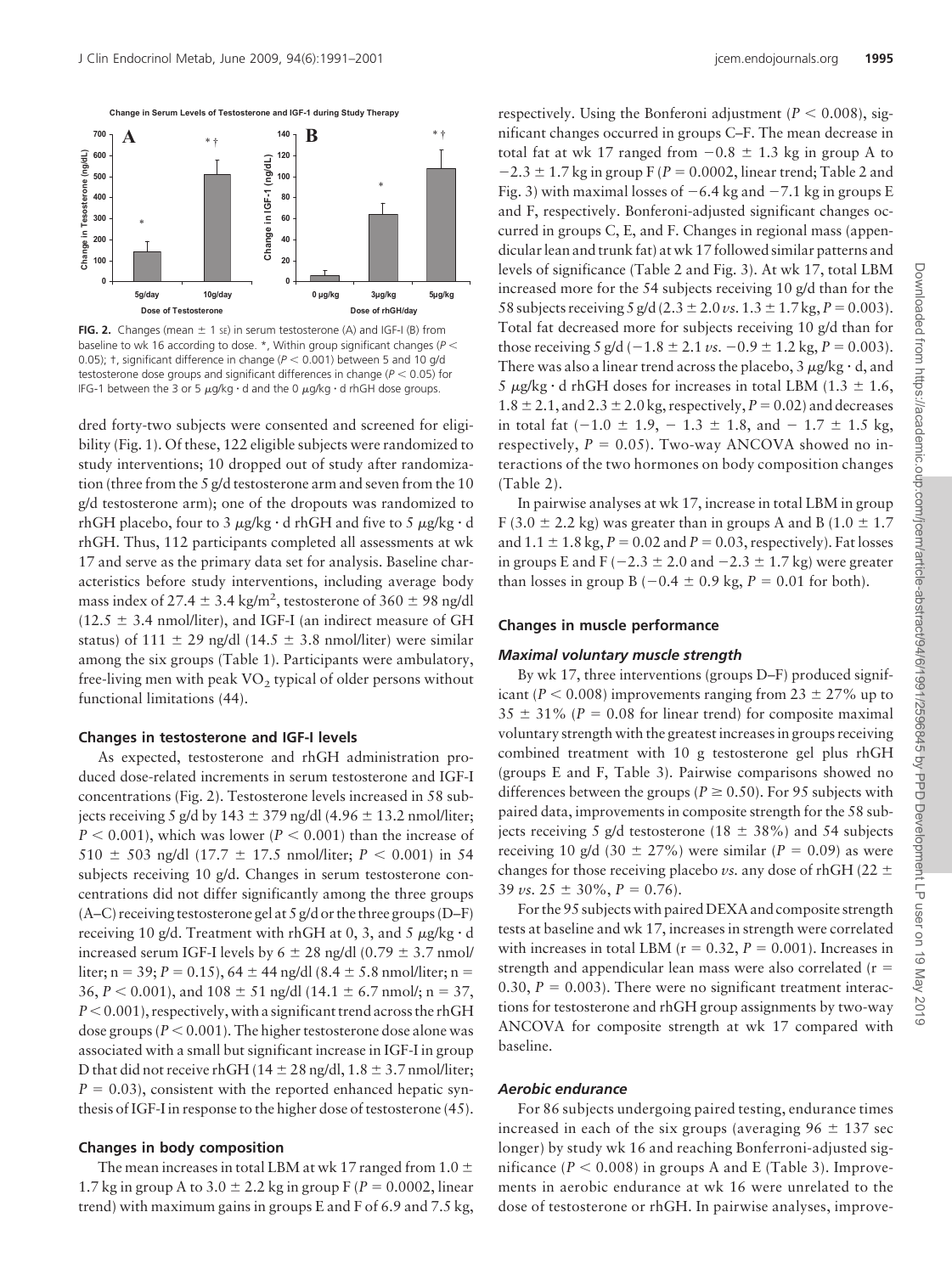|  |  | TABLE 2. Change in body composition by treatment group |  |
|--|--|--------------------------------------------------------|--|
|  |  |                                                        |  |

|                         | Testosterone, 5 g/d                                |                                         |                                         |                                       | Testosterone, 10 g/d                           |                                                |                     |  |  |
|-------------------------|----------------------------------------------------|-----------------------------------------|-----------------------------------------|---------------------------------------|------------------------------------------------|------------------------------------------------|---------------------|--|--|
| <b>Body composition</b> | rhGH0<br>$(n = 19)$<br>Group A                     | rhGH $3 \mu$ g<br>$(n = 19)$<br>Group B | rhGH 5 $\mu$ g<br>$(n = 20)$<br>Group C | rhGH0<br>$(n = 20)$<br><b>Group D</b> | rhGH $3 \mu$ g<br>$(n = 17)$<br><b>Group E</b> | rhGH 5 $\mu$ g<br>$(n = 17)$<br><b>Group F</b> | P values            |  |  |
| Total LBM, kg           |                                                    |                                         |                                         |                                       |                                                |                                                |                     |  |  |
| Baseline                | 55.6 $\pm$ 5.0 <sup>a</sup> , *                    | $57.7 \pm 8.3$                          | $59.2 \pm 8.1$                          | $59.0 \pm 6.0$                        | $58.9 \pm 7.4$                                 | 59.1 $\pm$ 5.8                                 | $0.56^{b}$          |  |  |
| Week 17                 | $56.6 \pm 4.7$                                     | $58.8 \pm 8.7$                          | $60.9 \pm 8.3$                          | $60.6 \pm 6.3$                        | $61.5 \pm 7.8$                                 | $62.1 \pm 6.1$                                 | $0.20^{b}$          |  |  |
| Change (wk 17-baseline) | $1.0 \pm 1.7*$                                     | $1.1 \pm 1.8*$                          | $1.7 \pm 1.5$                           | $1.6 \pm 1.4$                         | $2.6 \pm 2.1$                                  | $3.0 \pm 2.2**$                                | 0.01 <sup>c</sup>   |  |  |
|                         | $0.7$ (-2.0, 4.5) <sup><math>d, \star</math></sup> | $0.7(-1.4, 4.8)$                        | $1.5(-2.4, 4.4)$                        | $1.5(-0.8, 4.7)$                      | 1.9(0.2, 7.5)                                  | $2.6(-0.7, 6.9)$                               | 0.0002 <sup>e</sup> |  |  |
| P value <sup>f</sup>    | 0.02                                               | 0.02                                    | < 0.0001                                | 0.0001                                | < 0.0001                                       | < 0.0001                                       | 0.52 <sup>g</sup>   |  |  |
| Appendicular LBM, kg    |                                                    |                                         |                                         |                                       |                                                |                                                |                     |  |  |
| Baseline                | $24.2 \pm 2.4$                                     | $25.2 \pm 3.8$                          | $26.0 \pm 3.7$                          | $25.8 \pm 2.7$                        | $25.8 \pm 3.7$                                 | $26.1 \pm 3.1$                                 | 0.49                |  |  |
| Week 17                 | $24.6 \pm 2.4$                                     | $25.6 \pm 3.9$                          | $26.7 \pm 3.8$                          | $26.7 \pm 2.5$                        | $27.0 \pm 3.8$                                 | $27.6 \pm 3.2$                                 | 0.10                |  |  |
| Change (wk 17-baseline) | $0.5 \pm 1.0*$                                     | $0.4 \pm 1.4*$                          | $0.7 \pm 0.7$                           | $0.9 \pm 1.1$                         | $1.2 \pm 1.1$                                  | $1.5 \pm 1.3**$                                | 0.01                |  |  |
|                         | $0.6(-1.2, 2.9)$                                   | $0.0 (-2.0, 3.5)$                       | $0.9(-0.8, 1.8)$                        | $0.8(-0.6, 2.8)$                      | $1.1(-0.8, 3.5)$                               | $1.6(-0.5, 4.4)$                               | 0.0002              |  |  |
| P value                 | 0.06                                               | 0.25                                    | 0.0002                                  | 0.002                                 | 0.0003                                         | < 0.0002                                       | 0.77                |  |  |
| Total fat mass, kg      |                                                    |                                         |                                         |                                       |                                                |                                                |                     |  |  |
| Baseline                | $20.9 \pm 6.5$                                     | $19.5 \pm 5.8$                          | $23.8 \pm 4.6$                          | $24.2 \pm 9.2$                        | $24.3 \pm 7.7$                                 | $21.7 \pm 8.1$                                 | 0.21                |  |  |
| Week 17                 | $20.1 \pm 6.5$                                     | $19.1 \pm 6.0$                          | $22.5 \pm 4.3$                          | $23.1 \pm 8.4$                        | $22.0 \pm 7.3$                                 | $19.4 \pm 7.8$                                 | 0.31                |  |  |
| Change (wk 17-baseline) | $-0.8 \pm 1.3$                                     | $-0.4 \pm 0.9*$                         | $-1.3 \pm 1.1$                          | $-1.1 \pm 2.3$                        | $-2.3 \pm 2.0**$                               | $-2.3 \pm 1.7**$                               | 0.002               |  |  |
|                         | $-0.5(-4.1, 1.0)$                                  | $-0.2$ ( $-2.0$ , 1.0)                  | $-1.3(-4.3, 1.3)$                       | $-0.7$ ( $-7.0$ , 2.6)                | $-1.7(-6.4, 0.9)$                              | $-2.1(-7.1, 0.1)$                              | 0.0004              |  |  |
| P value                 | 0.02                                               | 0.06                                    | < 0.0001                                | 0.048                                 | 0.0003                                         | < 0.0001                                       | 0.11                |  |  |
| Trunk fat, kg           |                                                    |                                         |                                         |                                       |                                                |                                                |                     |  |  |
| Baseline                | $12.2 \pm 4.1$                                     | $10.8 \pm 3.5$                          | $13.9 \pm 2.5$                          | $13.7 \pm 5.1$                        | $13.9 \pm 4.8$                                 | $11.9 \pm 4.8$                                 | 0.12                |  |  |
| Week 17                 | $11.7 \pm 4.0$                                     | $10.5 \pm 3.6$                          | $12.9 \pm 2.4$                          | $13.1 \pm 4.7$                        | $12.3 \pm 4.5$                                 | $10.4 \pm 4.7$                                 | 0.16                |  |  |
| Change (wk 17-baseline) | $-0.5 \pm 0.9$                                     | $-0.3 \pm 1.0*$                         | $-1.0 \pm 1.0*$                         | $-0.6 \pm 1.5$                        | $-1.5 \pm 1.3$ **                              | $-1.5 \pm 1.0**$                               | 0.004               |  |  |
|                         | $-0.5$ ( $-2.4$ , 0.8)                             | $-0.4(-1.8, 2.8)$                       | $-1.1 (-3.2, 0.5)$                      | $-0.5(-4.6, 1.7)$                     | $-1.2$ (-4.6, 0.2)                             | $-1.6(-4.5, 0.1)$                              | 0.0003              |  |  |
| P value                 | 0.02                                               | 0.08                                    | $0.0003*$                               | 0.08                                  | < 0.0001                                       | < 0.0001                                       | 0.15                |  |  |

*a* Data are means  $\pm$  1 sp.

*<sup>b</sup>* One-way ANOVA across treatment groups at baseline and wk 17.

*<sup>c</sup>* One way ANCOVA for change (wk 17-baseline) across treatment groups, adjusting for baseline.

*<sup>d</sup>* Median (range).

*<sup>e</sup>* Wald test for trend across treatment group.

*<sup>f</sup>* Paired *t* test for mean change from baseline to wk 17.

*<sup>g</sup>* Two-way ANCOVA test for interaction.

\*, \*\* Pairs of groups with different characters (\* *vs.* \*\*) are significantly different using the Tukey pairwise comparison procedure (*P* - 0.05).

ment in aerobic endurance was greater for group F than D (*P* 0.03). There was no linear trend across the six treatment cells.

### **Safety measures and adverse events**

Gonadal function as measured by testosterone and LH returned to baseline levels in all participants within 12 wk of discontinuing study therapy (data not shown). New adverse symptoms or physical findings occurring in greater than 5% of subjects were generally similar for the interventions (*P* 0.05, Table 4). Aching or muscle pains occurred in 24 of 73 subjects receiving rhGH and 13 of 39 subjects receiving no rhGH  $(P = 0.28)$  and could not be related to dose levels. However, breast engorgement or nipple pain occurred transiently during study therapy but more often in the 54 subjects receiving 10 g of testosterone compared with the 58 receiving 5 g of testosterone daily ( $P = 0.006$ ). Changes in American Urological Association scores were similar among five of the groups after 16 wk of therapy but increased minimally by  $2 \pm$ 4 in group D ( $P = 0.04$ ).

Table 5 shows the changes in blood pressure, laboratory tests, and metabolic measures for the 112 subjects (for complete details of changes in individual treatment groups see supplemental Table 1, published as supplemental data on The Endocrine Society's Journals Online Web site at http://jcem.endojournals.org). Similar but significant increases in systolic and diastolic blood pressure occurred with each of the six interventions (average change  $12 \pm 14$ ) and  $8 \pm 8$  mm Hg, respectively). At follow-up over the ensuing 12 wk after discontinuation of study therapies, the average increases in systolic and blood pressure were lower but still elevated by  $9 \pm 14$ and 6  $\pm$  10 mm Hg, respectively (*P* < 0.001 for both compared with baseline). Hematocrit increased significantly in four of the six groups; eight subjects had increases to 50 –52%, one to 53% and none to 54% or greater. After discontinuation of study interventions, hematocrit returned to less than 50% in all subjects. Although PSA increased in subjects by  $0.2 \pm 0.8$  ng/ml, it increased significantly only in group F (from  $1.1 \pm 0.9$  to  $1.8 \pm 1.1$  ng/ml,  $P =$ 0.003); no subject had a PSA increment greater than 1.4 ng/ml and values returned to baseline on repeated testing.

# **Metabolic effects**

Fasting blood sugar increased by  $3 \pm 10$  mg/dl (0.17  $\pm$  0.56 mmol/liter;  $P = 0.002$ ) across the entire study population but did not reach Bonferoni-adjusted significance (*P* < 0.008) in any of the six groups (supplemental Table 1). HOMA-IR and QUICKI, indices of insulin resistance, changed minimally but were likewise unchanged in each of the six groups. Total and low-density lipoprotein (LDL) cholesterol were unchanged in the entire cohort or any of the six groups. High-density lipoprotein (HDL) cholesterol increased by  $3.5 \pm 6.7$  mg/dl (0.09  $\pm$  0.17 mmol/liter;  $P < 0.0001$ ) for the 112 participants but only increased signif-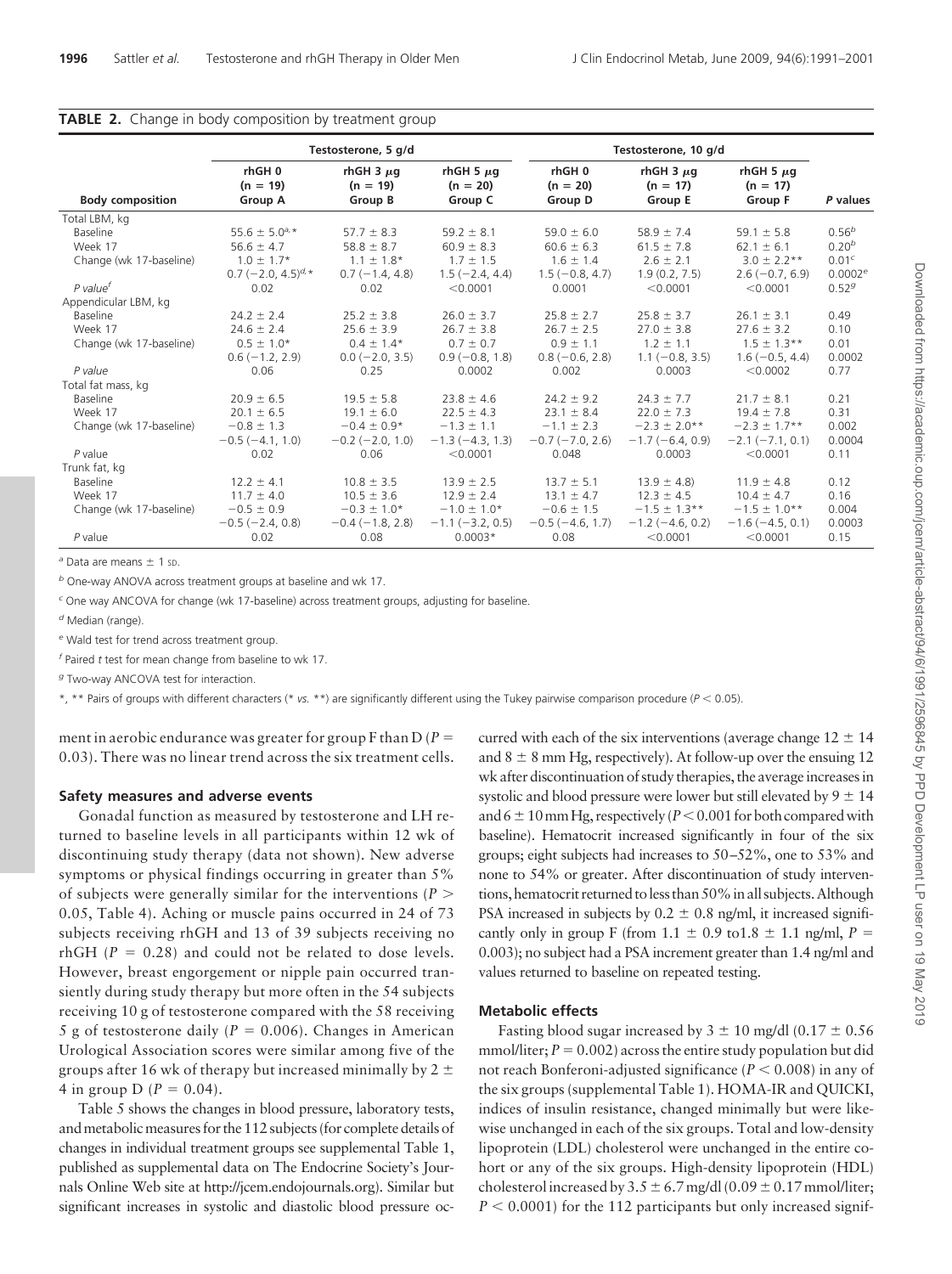



**FIG. 3.** DEXA-derived changes (mean  $\pm$  1 st) in LBM and fat mass for each treatment group from baseline to wk 17. A, Increases in total LBM (*solid bars*) and appendicular lean mass (*hatched bars*). Changes across groups are significant for linear trend for total lean mass ( $P = 0.0002$ ) and appendicular lean ( $P = 0.0002$ ). B, Decreases in total body fat mass (*solid bars*) and trunk fat (*hatched bars*). Changes across groups are significant for linear trend for total fat mass ( $P = 0.0004$ ) and trunk fat ( $P = 0.0003$ ). \*, Bonferoni adjusted within group changes ( $P < 0.008$ ). Pairs of treatment groups with *different letters* (e.g. a vs. b) are significantly different by one-way ANCOVA with pairwise comparison (Tukey adjusted;  $P < 0.05$ ).

icantly in group E by 4  $\pm$  6 mg/dl (0.10  $\pm$  0.16 mmol/dl; *P* = 0.004). Fasting triglycerides decreased by  $-18 \pm 57$  mg/dl  $(0.20 \pm 0.64 \text{ mmol/liter}; P = 0.0002)$  but only significantly in group F by  $-40 \pm 77$  (0.45  $\pm$  0.87 mmol/liter;  $P = 0.003$ ).

# **Discussion**

This is the first study to investigate the combined effects of 16 wk of physiological transdermal testosterone during a Leydig cell clamp and GH administration in older community-dwelling men. There were demonstrable benefits with the six different interventions with greater gains in whole-body and appendicular skeletal muscle mass, reductions in whole-body and trunk fat, and improvements in global measures of muscle performance with the higher dose levels. In particular, combined supplementation with testosterone and GH produced mean increases in total lean mass of up to about 3 kg (maximum increase of 7.5 kg) and mean decreases in fat of up to about 2.3 kg (maximum decrease of 7.1 kg) by wk 17 that were in the upper range of changes reported with physiological testosterone (14, 18, 30, 46 –52) or GH (30, 31, 53–59) administered to older men for 3–12 months. These changes occurred in the context of a relatively low frequency of largely expected adverse outcomes (60, 61).

By wk 17, maximal voluntary strength of the major muscle groups of the upper and lower body increased significantly by 23  $\pm$ 27% up to 35  $\pm$  31% in the three highest dose groups (D–F). However, paired muscle strength data were obtained for only 95 subjects. Intermittent musculoskeletal symptoms (*e.g.* flare of unilateral knee osteoarthritis) prevented some participants from performing all five strength tests, and other subjects showed different levels of motivation during testing sessions, despite coaching efforts to achieve maximal performance. These factors or insufficient sample size per treatment cell may have limited our ability to demonstrate statistical interactions or dose effects of the two hormones on muscle strength. Nevertheless, increases in muscle strength validated that the increases in lean tissue demonstrated by DEXA were due to accretion of myofibrillar protein and not just hydration effects. Furthermore, the increases in voluntary strength were of a similar magnitude to the losses reported in longitudinal studies of aging through the eighth to ninth decades of life (4 – 6), suggesting that the treatment effects were physiologically relevant.

There were also sizable improvements in aerobic endurance for all six groups that ranged from  $51 \pm 77$  to  $160 \pm 200$  sec at wk 17. Collectively, the global improvements in skeletal muscle strength and aerobic endurance were more substantial than previously

reported in studies of testosterone, rhGH, or combination of the two hormones during treatment in older men, which showed minimal if any benefits (13, 18, 30, 31, 46–59). These improvements in muscle performance for our subjects with relatively intact functional status will be important if such effects can be translated to allow more functionally impaired individuals with sarcopenia or frailty to perform physical tasks and activities of daily living with less effort.

Analysis of the  $2 \times 3$  factorial design showed no statistical interactions among the treatment interventions with the changes in body composition or skeletal muscle strength, consistent with our *a priori* hypothesis that these hormones would have important independent but complementary effects likely reflecting different mechanisms of action. However, there were apparent doserelated effects for some parameters and possibly additive effects when these hormones were coadministered. Indeed, accrual of total and appendicular LBM was highly significant by linear trend analysis as was the loss of total and trunk fat mass with benefits increasing in magnitude from lower to higher dose combinations (*i.e.* groups A–F). Furthermore, total LBM increased significantly more for subjects randomized to 10 g than 5 g of testosterone per day, and the improvements were greater for subjects who received any dose of rhGH *vs.* placebo. Similarly, loss in total and trunk fat was greater with the higher dose of testosterone.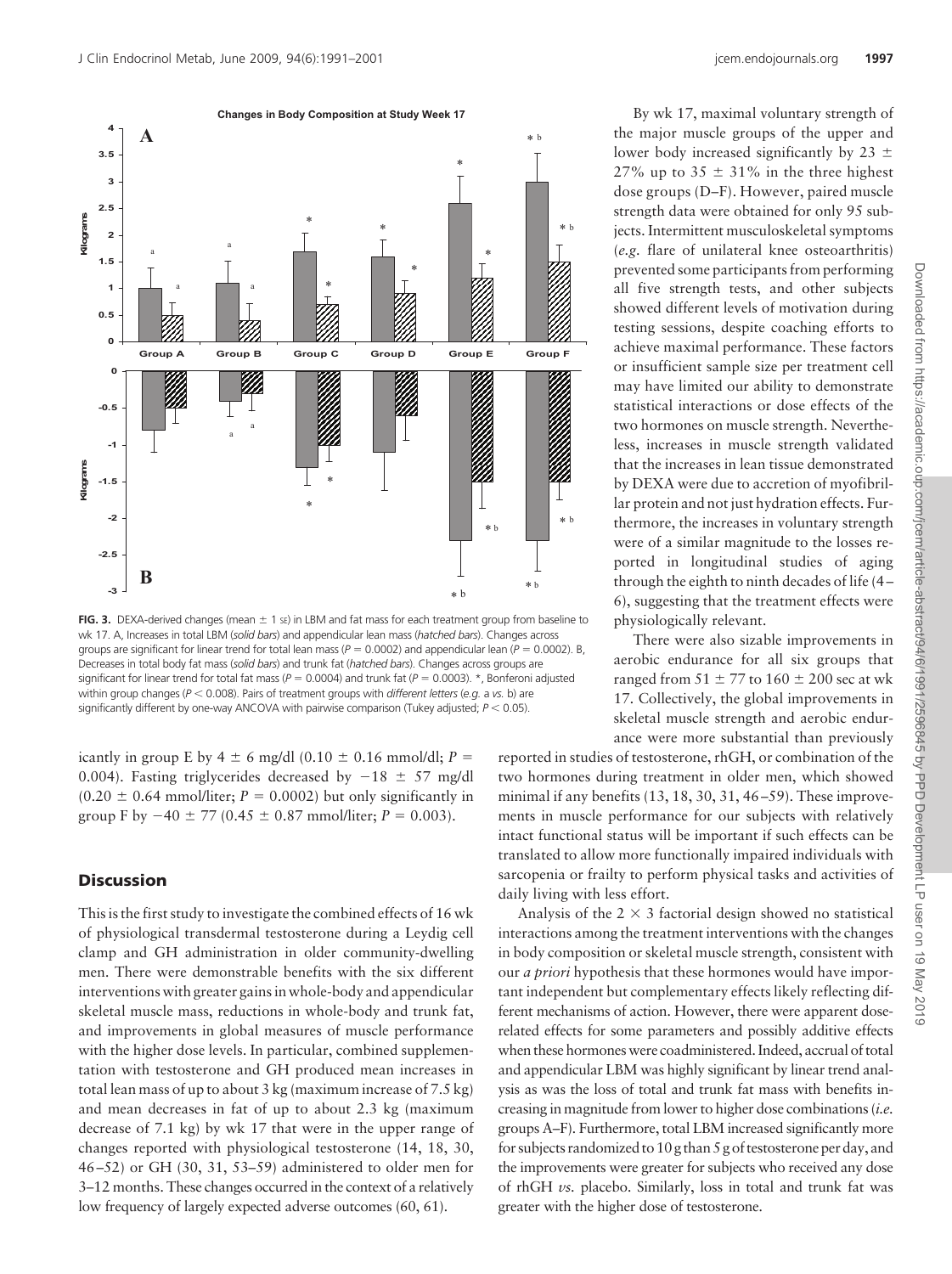|                              |                                 | Testosterone, 5 g/d                     |                                         | Testosterone, 10 g/d           |                                         |                                         |                   |
|------------------------------|---------------------------------|-----------------------------------------|-----------------------------------------|--------------------------------|-----------------------------------------|-----------------------------------------|-------------------|
|                              | rhGH 0<br>$(n = 19)$<br>Group A | rhGH 3 $\mu$ g<br>$(n = 19)$<br>Group B | rhGH 5 $\mu$ g<br>$(n = 20)$<br>Group C | rhGH0<br>$(n = 20)$<br>Group D | rhGH $3 \mu$ g<br>$(n = 17)$<br>Group E | rhGH 5 $\mu$ g<br>$(n = 17)$<br>Group F | P value           |
| Composite strength (1-RM)    |                                 |                                         |                                         |                                |                                         |                                         |                   |
| Number of paired<br>subjects | 16                              | 16                                      | 17                                      | 17                             | 14                                      | 15                                      |                   |
| Change at wk 17, %           | $22 \pm 50^{\circ}$             | $14 \pm 34$                             | $19 \pm 28$                             | $23 \pm 27$                    | $32 \pm 22$                             | $35 \pm 31$                             | $0.50^{b}$        |
|                              | $15(-104, 117)^c$               | $10 (-35, 90)$                          | $18(-24, 79)$                           | $22(-17, 83)$                  | $34 (-3, 73)$                           | $29(-22, 91)$                           | $0.08^{d}$        |
| $P$ value <sup>e</sup>       | 0.10                            | 0.12                                    | 0.01                                    | 0.003                          | 0.001                                   | 0.001                                   | $0.55^{f}$        |
| Aerobic endurance, sec       |                                 |                                         |                                         |                                |                                         |                                         |                   |
| Number of paired<br>subjects | 14                              | 15                                      | 16                                      | 14                             | 13                                      | 14                                      |                   |
| Baseline                     | $318 \pm 90$                    | $411 \pm 157*$                          | $332 \pm 122$                           | $336 \pm 119$                  | $260 \pm 69**$                          | $320 \pm 81$                            | 0.02 <sup>g</sup> |
| Week 16                      | $457 \pm 204$                   | $498 \pm 235$                           | $399 \pm 169$                           | $390 \pm 144$                  | $355 \pm 88$                            | $510 \pm 219$                           | $0.16^{g}$        |
| Change at wk 16              | $143 \pm 166$                   | $69 \pm 122$                            | $67 \pm 114$                            | $51 \pm 77$                    | $95 \pm 90$                             | $160 \pm 200$                           | $0.17^{b}$        |
|                              | $102 (-38, 600)$                | $78(-112, 349)$ 45 (-76, 422)           |                                         | $51 (-91, 246)$                | $75 (-53, 287)$                         | 140 (-56, 730)                          | 0.03 <sup>d</sup> |
| P value                      | 0.007                           | 0.045                                   | 0.03                                    | 0.03                           | 0.003                                   | 0.01                                    | $0.57^{f}$        |

### **TABLE 3.** Change in composite maximum voluntary strength and aerobic endurance

 $a$  Data are means  $\pm$  1 sp.

*<sup>b</sup>* One-way ANCOVA for change (wk 17-baseline) across treatment groups, adjusting for baseline.

*<sup>c</sup>* Median (range).

*<sup>d</sup>* Wald test for trend across treatment group.

*<sup>e</sup>* Paired *t* test for mean change from baseline to wk 17.

*<sup>f</sup>* Two-way ANCOVA test for interaction.

*<sup>g</sup>* One-way ANOVA across treatment groups at baseline and wk 17.

\*, \*\* Pairs of groups with different characters (\* *vs.* \*\*) are significantly different using the Tukey pairwise comparison procedure (*P* - 0.05).

Two recent studies of testosterone monotherapy (5 mg/d by patch for 2 yr or testosterone undecanoate 80 mg/d orally for 6 months) in older men failed to demonstrate improvements in LBM or muscle performance (51, 52). In both studies, increments in testosterone levels during treatment, unlike the current study, were minimal or did not increase into the normal range, possibly explaining the absence of benefits in those studies. Only two other studies investigated combined therapy with these two hormones in older men (30, 31). The first study involved 10 men who received serial treatment for 1 month with testosterone (5 mg/d by patch)

alone, rhGH (6.25  $\mu$ g/kg·d) alone and the combination of each with 3-month intervening washout periods (30). There were no changes in lean mass or strength with the three interventions. In the second study, 74 men were randomized to receive testosterone (100) mg im biweekly), rhGH (20–30 µg/kg three times per week), the combination, or placebos for 26 wk (31). Lean mass increased by 3.1 kg with testosterone alone and 4.3 kg with the combination. There was a marginal increase  $(P = 0.05)$  in composite 1-RM strength of six upper and lower body muscle strength tests and a modest 2.3 ml/kg $\cdot$  min increase in maximal  $O_2$  uptake only with

| <b>TABLE 4.</b> Emergent adverse events during study therapies |  |  |  |
|----------------------------------------------------------------|--|--|--|
|                                                                |  |  |  |

|                                          |               |                                                 | Testosterone, 5 g/d                   |                                       | Testosterone, 10 g/d                            |                                       |                                              |                    |
|------------------------------------------|---------------|-------------------------------------------------|---------------------------------------|---------------------------------------|-------------------------------------------------|---------------------------------------|----------------------------------------------|--------------------|
| New symptom or finding                   |               | GH <sub>0</sub><br>$(n = 19)$<br><b>Group A</b> | GH $3 \mu q$<br>$(n = 19)$<br>Group B | GH 5 $\mu$ g<br>$(n = 20)$<br>Group C | GH <sub>0</sub><br>$(n = 20)$<br><b>Group D</b> | GH $3 \mu q$<br>$(n = 17)$<br>Group E | GH 5 $\mu$ g<br>$(n = 17)$<br><b>Group F</b> | P value*           |
| Large joint pain or knee swelling        | 40 $(36\%)^a$ | 4                                               | 6                                     | 8                                     | 12                                              | 6                                     | 4                                            | 0.16               |
| Pretibial or ankle edema                 | 39 (35%)      | 6                                               |                                       | 10                                    | 6                                               | 4                                     | 6                                            | 0.68               |
| General aching or muscle pains           | 33 (29%)      | 6                                               |                                       |                                       |                                                 |                                       | 8                                            | 0.07               |
| New skin rash (local/general) or bruises | 26 (19%)      | 4                                               |                                       |                                       |                                                 | 6                                     | 6                                            | 0.54               |
| Transient new cough/nasal congestion     | 17 (15%)      | 0                                               |                                       |                                       |                                                 |                                       | 4                                            | 0.21               |
| Back pain                                | 14 (13%)      | 0                                               |                                       |                                       |                                                 |                                       |                                              | 0.11               |
| Transient hot flashes after treatment    | 13 (12%)      |                                                 |                                       | 4                                     |                                                 |                                       |                                              | 0.77               |
| Breast engorgement or nipple pain        | 16 (14%)      |                                                 |                                       |                                       |                                                 |                                       |                                              | 0.051 <sup>b</sup> |
| Hand or wrist stiffness or pain          | 8(7%)         |                                                 |                                       |                                       |                                                 |                                       | $\Omega$                                     | 0.32               |
|                                          |               |                                                 |                                       |                                       | Mean $\pm$ sp.                                  |                                       |                                              |                    |
| Change in AUA score                      | n/a           | $0.3 \pm 3.4$                                   | $10 + 50$                             | $02 + 22$                             | $72 \pm 4.4$                                    | $-0.2 + 3.6$                          | $12 + 50$                                    | 0.50               |

AUA, American Urological Association.

*<sup>a</sup>* Total number with symptom.

*<sup>b</sup> P* 0.006 by Fisher's exact test comparing 58 subjects receiving 5 g *vs.* 54 subjects receiving 10 g testosterone daily.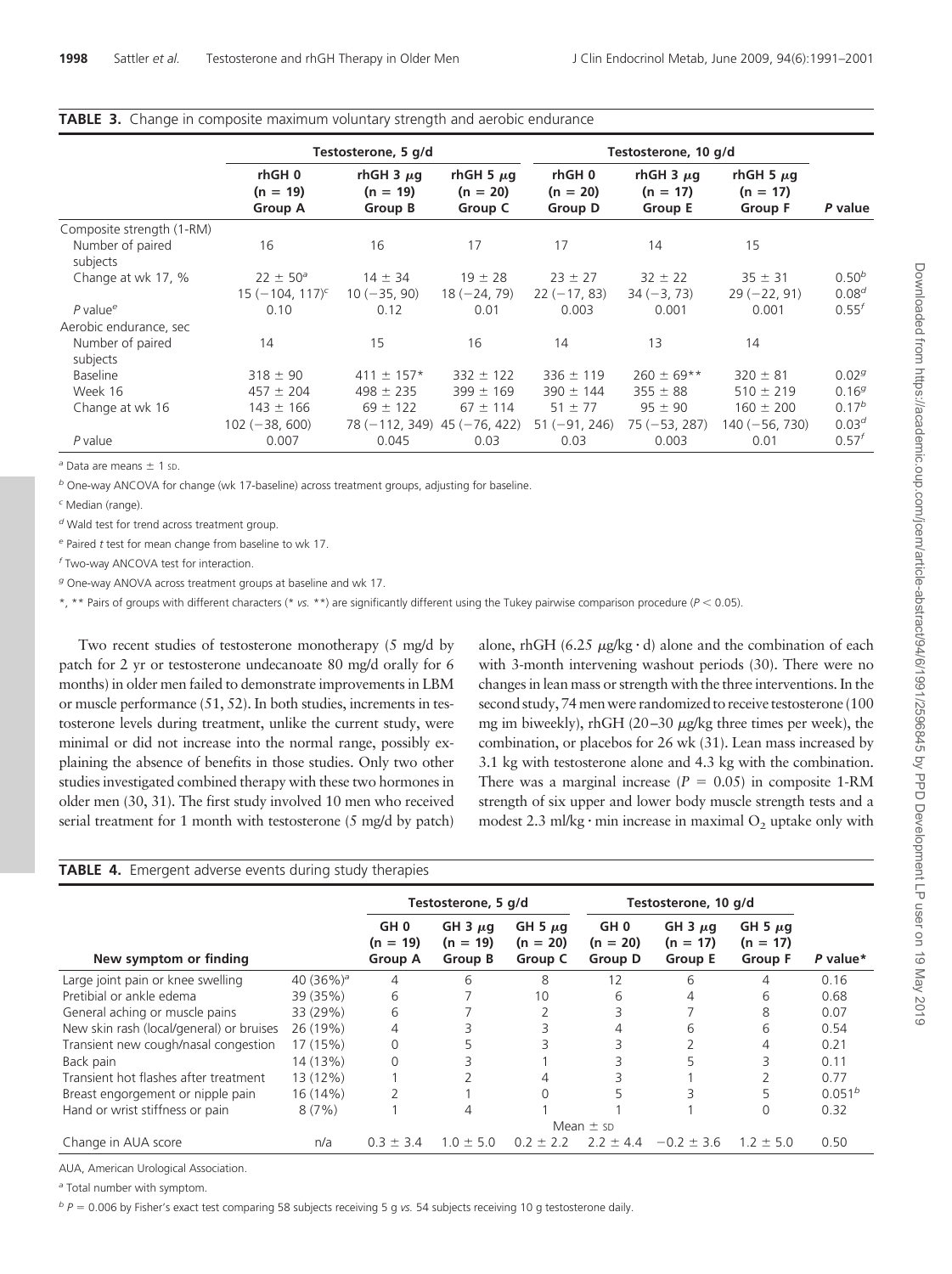### **TABLE 5.** Change in safety measures during study therapy

|                                   |     | <b>Baseline</b> |     | <b>Wk 16</b>    |     | Wk 16 from<br>baseline |                      | Groups with changes |
|-----------------------------------|-----|-----------------|-----|-----------------|-----|------------------------|----------------------|---------------------|
| Safety parameter                  | n   | Mean $\pm$ sp   | n   | Mean $\pm$ sp   | n   | Mean $\pm$ sp          | P value <sup>a</sup> | at $P < 0.008$      |
| Systolic blood pressure, mm Hq    | 112 | $117 \pm 14$    | 112 | $130 \pm 18$    | 112 | $12 \pm 14$            | < 0.0001             | A, D, F             |
| Diastolic blood pressure, mm Hq   | 112 | $68 \pm 7$      | 112 | $76 \pm 9$      | 112 | $8 \pm 8$              | < 0.0001             | A, B, C, D, E, F    |
| Hematocrit, %                     | 112 | $43.2 \pm 2.7$  | 112 | $45.2 \pm 3.6$  | 112 | $2.0 \pm 3.2$          | < 0.0001             | D, E, F             |
| PSA, ng/ml                        | 112 | $1.5 \pm 0.9$   | 112 | $1.7 \pm 1.2$   | 112 | $0.2 \pm 0.8$          | 0.0002               | F.                  |
| Alanine aminotransferase, U/liter | 112 | $31 \pm 10$     | 112 | $31 \pm 11$     | 111 | $0.3 \pm 10.2$         | 0.43                 | None                |
| Fasting blood glucose, mg/dl      | 111 | $92 \pm 11$     | 112 | $95 \pm 13$     | 111 | $3.1 \pm 10.2$         | 0.002                | None                |
| $HOMA-IRb$                        | 111 | $1.57 \pm 1.03$ | 112 | $2.15 \pm 2.18$ | 111 | $0.6 \pm 2.1$          | 0.01                 | None                |
| OUICKI <sup>b</sup>               | 111 | $0.16 \pm 0.02$ | 112 | $0.16 \pm 0.02$ | 111 | $-0.004 \pm 0.02$      | 0.003                | None                |
| Total cholesterol, mg/dl          | 112 | $175 \pm 29$    | 112 | $177 \pm 30$    | 112 | $2.2 \pm 27.3$         | 0.20                 | None                |
| HDL cholesterol, mg/dl            | 112 | $43 \pm 12$     | 112 | $47 \pm 12$     | 112 | $3.5 \pm 6.7$          | < 0.0001             | E                   |
| LDL cholesterol, mg/dl            | 112 | $106 \pm 27$    | 112 | $110 \pm 29$    | 112 | $3.8 \pm 23.2$         | 0.08                 | None                |
| Fasting triglycerides, mg/dl      | 112 | $126 \pm 61$    | 112 | $108 \pm 46$    | 112 | $-18.2 \pm 57.0$       | 0.0002               | F                   |

*<sup>a</sup> P* values from paired *t* test or Wilcoxon signed rank test.

*b* HOMA-IR =  $[(l_i) \times (G_i)/22.5;$  QUICKI = 1/[log ( $l_i$ ) + log ( $G_i$ )], where ( $l_i$ ) is the fasting insulin level (microunits per milliliter) and ( $G_i$ ) is the fasting glucose level (millimoles per liter) for HOMA-IR.

the combination. The design in those trials differed substantially from the current investigation, including use of different formulations and routes of administration of testosterone, higher nonphysiological dosing with rhGH, and different durations of treatment (1 month to 2 yr). Thus, it is difficult to compare those studies with our investigation that usedmuch smaller doses of rhGH approximating physiological replacement; neither of the previous studies showed the global increases in lean tissue and muscle performance demonstrated in the current trial.

Adverse events occurring during therapy were generally modest and included the small but reversible increases in hematocrit (2.0  $\pm$ 3.2%) and PSA (0.2  $\pm$  0.8 ng/dl) at wk 16, both typical of testosterone therapy (60). However, the increases in systolic and diastolic blood pressure of  $12 \pm 14$  and  $8 \pm 8$  mm Hg, respectively, across the six groups that persisted, albeit at lower levels for up to 3 months after study therapies had been discontinued, were not anticipated. Previous testosterone and GH treatment studies generally showed no effect or decreases in blood pressure (17, 26), although GH has been reported to increase blood pressure (62). It is possible that increases in blood pressure, which also occurred without rhGH, were related to expansion of intravascular volume (62) as reflected by the 35% occurrence of new lower extremity edema or due to an unexpected high frequency of certain polymorphisms of the androgen receptor CAG repeat (63). Regardless, this important outcome must be investigated further in future studies of these anabolic hormone therapies.

There were no worrisome metabolic changes and some improvements. Fasting blood glucose increased by about 3 mg/dl ( 0.17 mmol/liter), but mean levels remained well below the threshold for impaired fasting glucose  $\langle$  <110 mg/dl, <6.11 mmol/liter) in all groups. Similarly, insulin resistance as assessed by the HOMA-IR and QUICKI indices, worsened minimally across the study population but did not reach significance in any of the six groups. Total and LDL cholesterol were unchanged but HDL cholesterol improved by 3.5  $\pm$  6.7 mg/dl (0.09  $\pm$  0.17 nmol/liter) and fasting triglycerides decreased by  $-18 \pm 57$ mg/dl ( $-0.20 \pm 0.64$  mmol/liter) for the entire study cohort. We do not know whether more prolonged therapy would further reduce upper body fat or enhance physical activity and thereby improve metabolic parameters associated with cardiovascular disease risks or adversely affect these metabolic parameters.

In conclusion, combined administration of physiological doses of testosterone and rhGH resulted in substantial gains in lean mass, voluntary muscle strength, and aerobic endurance along with reductions in total and trunk fat that were of greater magnitude than treatment with testosterone alone. An Institute of Medicine Expert Panel has recommended conducting focused short-term efficacy trials of testosterone in older persons with symptomatic impairments before embarking on larger, long-term safety trials (64). In this context, our preliminary findings provide the basis to carefully evaluate the health benefits and safety of strategies that augment both androgen and GH/IGF-I status in future controlled studies before using these agents together in clinical practice to treat complications of aging. Future efficacy trials to evaluate such strategies should be conducted in older persons with functional limitations, especially those with sarcopenia or frailty.

# **Acknowledgments**

We are grateful for the dedicated efforts of the volunteers to complete this complex metabolic investigation and for other members of the local research teams without whom the study would not have been successful. We appreciate the efforts of Mr. Michael Hutchinson and Mr. George Martinez (University of Southern California), who created the web portal and electronic database for distant entry of CRF data. Finally, we thank Mr. Chris Hahn and Mr. Jiaxiu He (University of Southern California), who provided additional statistical assistance, and Anqi Zhang, Ph.D., who performed the liquid chromatography-tandem mass spectroscopy assays for testosterone. F.R.S. (principal investigator and corresponding author) and S.P.A. (lead statistician) take responsibility for all aspects of the Hormonal Regulators of Muscle and Metabolism in Aging project and were responsible for the final study design, its conduct, and analysis of the data. Outcomes from the Hormonal Regulators of Muscle and Metabolism in Aging study have not been published previously and are not under consideration elsewhere.

Address all correspondence and requests for reprints to: Fred Sattler, M.D., Professor of Medicine and Biokinesiology, Keck School of Med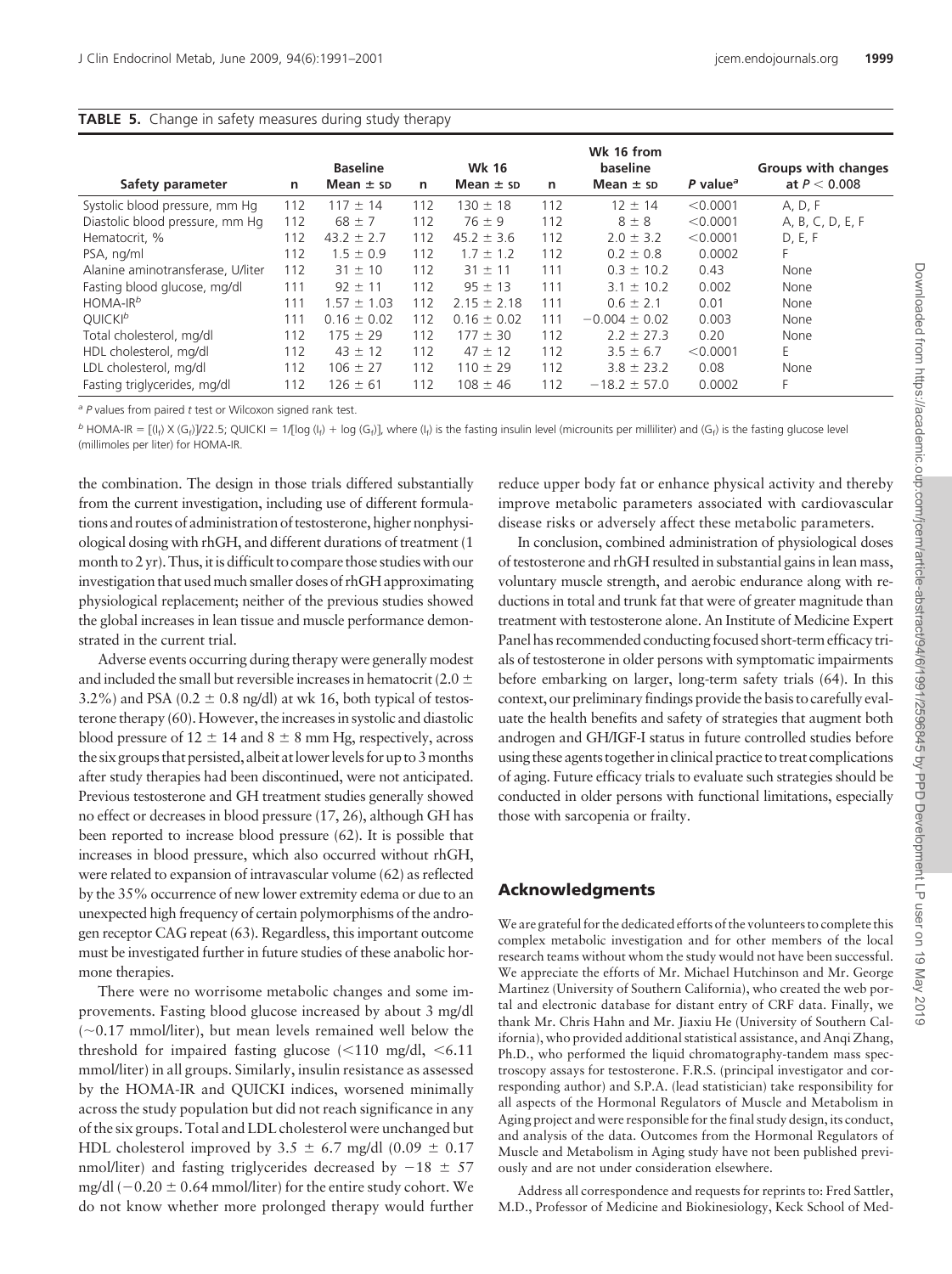icine, University of Southern California, 1200 North State Street, Room 6442, Los Angeles, California 90033. E-mail: fsattler@usc.edu.

The work for this trial was supported in part from the National Institutes of Health (NIH) Grant R01 AG18169 and local National Center for Research Resources (NCRR) General Clinical Research Center (GCRC) Grant M0I RR000043 at the University of Southern California; the U.S. Department of Agriculture (USDA) ARS Cooperative Agreement 58-1950-9-001; the NCRR GCRC Grant M01 RR000054 at Tufts University, where any opinions, findings, conclusions, or recommendations expressed in this publication are those of the authors and do not necessarily reflect the view of the USDA; the NCRR GCRC at Washington University School of Medicine (Grant M01 RR000036); the Mass Spectrometry Research Resource at Washington University (NIH Grants RR000954, DK020579, and DK056341); and NIH Grants U01AG14369 and 1R01DK70534 at Boston Medical Center, Boston University School of Medicine. Study therapies were provided by Solvay Pharmaceuticals Inc., Genentech Inc., and Tap Pharmaceutical Products Inc.; industry sponsors provided no monetary support.

Disclosure Summary: F.R.S., S.B., K.E.Y., R.R., C.C.-S., and E.T.S. were responsible for the hypotheses, specific aims, and study design. C.C.-S., E.F.B., E.T.S., Y.S., R.R., P.C., J.U., and F.R.S. were responsible for acquisition of clinical data. S.P.A., Y.W., M.K., and Y.S. were responsible for creation of the study manual of operations, case report forms, and an electronic database for web-based data entry, and the manual and electronic screening of data for outliers, quality control, and audits of all data with verification from source documents, and statistical analyses., whereas batch testing for insulin and IGF-I levels was performed by the research staff in the University of Southern California General Clinical Research Center Core Endocrine Laboratory. All authors reviewed the entire database and analyses, contributed to consensus of data for presentation and its interpretation, and then reviewed and contributed to the writing of multiple iterations and final version of the manuscript.

### **References**

- 1. **Baumgartner RN, Koehler KM, Gallagher D, Romero L, Heymsfield SB, Ross RR, Garry PJ, Lindeman RD** 1998 Epidemiology of sarcopenia among the elderly in New Mexico. Am J Epidemiol 147:755–763
- 2. **Holloszy JO** 1995 Workshop on sarcopenia: muscle atrophy in old age. J Gerontol Biol Med Sci 50A:1–161
- 3. **Dutta C, Hadley E, Lexell J** 1997 Sarcopenia and physical performance in old age: overview. Muscle Nerve Suppl 5:S5–S9
- 4. **Lindle RS, Metter EJ, Lynch NA, Fleg JL, Fozard JL, Tobin J, Roy TA, Hurley BF** 1997 Age and gender comparisons of muscle strength in 654 women and men aged 20 –93 yr. J Appl Physiol 83:1581–1587
- 5. **Danneskiold-Samsoe B, Kofod V, Munter J, Grimby G, Schnohr P, Jensen G** 1984 Muscle strength and functional capacity in 78 – 81-year-old men and women. Eur J Appl Physiol 52:310 –314
- 6. **Aniansson A, Hedberg M, Henning GB, Grimby G** 1986 Muscle morphology, enzymatic activity, and muscle strength in elderly men: a follow-up study. Muscle Nerve 9:585–591
- 7. **Bassey EJ, Bendall MJ, Pearson M** 1988 Muscle strength in the triceps surae and objectively measured customary walking activity in men and women over 65 years of age. Clin Sci 74:85– 89
- 8. **Reaven GM** 1994 Syndrome X: 6 years later. J Intern Med Suppl 736:13–22
- 9. **Abbasi AA, Drinka PJ, Mattson DE, Rudman D** 1993 Low circulating levels of insulin-like growth factors and testosterone in chronically institutionalized elderly men. J Am Geriatr Soc 41:975–982
- 10. **Harman SM, Metter EJ, Tobin JD, Pearson J, Blackman MR** 2001 Longitudinal effects of aging on serum total and free testosterone levels in healthy men. Baltimore Longitudinal Study of Aging. J Clin Endocrinol Metab 86:724 –731
- 11. **Barrett-Connor E, Von Muhlen DG, Kritz-Silverstein D** 1999 Bioavailable testosterone and depressed mood in older men: the Rancho Bernardo study. J Clin Endocrinol Metab 84:573–577
- 12. **Baumgartner RN, Waters DL, Gallagher D, Morley JE, Garry PJ** 1999 Predictors of skeletal muscle mass in elderly men and women. Mech Ageing Dev 107:123–136
- 13. **Urban RJ, Bodenburg YH, Gilkison C, Foxworth J, Coggan AR, Wolfe RR,**

**Ferrando A** 1995 Testosterone administration to elderly men increases skeletal muscle strength and protein synthesis. Am J Physiol Endocrinol Metab 269: E820 –E826

- 14. **Tenover JS** 1992 Effects of testosterone supplementation in the aging male. J Clin Endocrinol Metab 75:1092–1098
- 15. **Morley JE, Kaiser FE, Sih R, Hajjar R, Perry 3rd HM** 1997 Testosterone and frailty. Clin Geriatr Med 13:685-695
- 16. **Marin P, Krotkiewski M, Bjorntorp P** 1992 Androgen treatment of middleaged, obese men: effects on metabolism, muscle and adipose tissues. Eur J Med 1:329 –336
- 17. **Marin P, Holmang S, Jonsson L, Sjostrom L, Kvist H, Holm G, Lindstedt G, Bjorntorp P** 1992 The effects of testosterone treatment on body composition and metabolism in middle-aged obese men. Int J Obes Relat Metab Disord 16:991–997
- 18. **Page ST, Amory JK, Bowman FD, Anawalt BD,Matsumoto AM, BremnerWJ, Tenover JL** 2005 Exogenous testosterone (T) alone or with finasteride increases physical performance, grip strength, and lean body mass in older men with low serum T. J Clin Endocrinol Metab 90:1502–1510
- 19. **Corpas E, Harman SM, Blackman MR** 1993 Human growth hormone and human aging. Endocr Rev 14:20-39
- 20. **Rudman D, Kutner MH, Rogers CM, Lubin MF, Fleming GA, Bain RP** 1981 Impaired growth hormone secretion in the adult population: relation to age and adiposity. J Clin Invest 67:1361–1369
- 21. **Iranmanesh A, Lizarralde G, Veldhuis JD** 1991 Age and relative adiposity are specific negative determinants of the frequency and amplitude of growth hormone (GH) secretory bursts and the half-life of endogenous GHin healthy men. J Clin Endocrinol Metab 73:1081–1088
- 22. **Corpas E, Harman SM, Pineyro MA, Roberson R, Blackman MR** 1992 Growth hormone (GH)-releasing hormone-(1-29) twice daily reverses the decreased GH and insulin-like growth factor-I levels in old men. J Clin Endocrinol Metab 75:530 –535
- 23. **Roubenoff R, Kehayias JJ** 1991 The meaning and measurement of lean body mass. Nutr Rev 49:163–175
- 24. **Watkins JC, Roubenoff R, Rosenberg IH** 1992 Body composition: measure and screening of change with age. Boston: Foundation for Nutritional Advancement
- 25. **Munzer T, Harman SM, Hees P, Shapiro E, Christmas C, Bellantoni MF, Stevens TE, O'Connor KG, Pabst KM, St Clair C, Sorkin JD, Blackman MR** 2001 Effects of GH and/or sex steroid administration on abdominal subcutaneous and visceral fat in healthy aged women and men. J Clin Endocrinol Metab 86:3604 –3610
- 26. **Johannsson G,Marin P, Lonn L, OttossonM, Stenlof K, Bjorntorp P, Sjostrom L, Bengtsson BA** 1997 Growth hormone treatment of abdominally obese men reduces abdominal fat mass, improves glucose and lipoprotein metabolism, and reduces diastolic blood pressure. J Clin Endocrinol Metab 82:727–734
- 27. **Pfeifer M, Verhovec R, Zizek B, Prezelj J, Poredos P, Clayton R** 1999 Growth hormone (GH) treatment reverses early atherosclerotic changes in GH-deficient adults. J Clin Endocrinol Metab 84:453– 457
- 28. **Colao A, Di Somma C, Rota F, Pivonello R, SavanelliMC, Spiezia S, Lombardi G** 2005 Short-term effects of growth hormone (GH) treatment or deprivation on cardiovascular risk parameters and intima-media thickness at carotid arteries in patients with severe GH deficiency. J Clin Endocrinol Metab 90: 2056 –2062
- 29. **Veldhuis JD, Iranmanesh A, Lizarralde G, Urban RJ** 1994 Combined deficits in the somatotropic and gonadotropic axes in healthy aging men: an appraisal of neuroendocrine mechanisms by deconvolution analysis. Neurobiol Aging 15:509 –517
- 30. **Blackman MR, Sorkin JD, Munzer T, Bellantoni MF, Busby-Whitehead J, Stevens TE, Jayme J, O'Connor KG, Christmas C, Tobin JD, Stewart KJ, Cottrell E, St. Clair C, Pabst KM, Harman SM** 2002 Growth hormone and sex steroid administration in healthy aged women and men: a randomized controlled trial. JAMA 288:2282–2292
- 31. **Brill KT, Weltman AL, Gentili A, Patrie JT, Fryburg DA, Hanks JB, Urban RJ, Veldhuis JD** 2002 Single and combined effects of growth hormone and testosterone administration on measures of body composition, physical performance, mood, sexual function, bone turnover, and muscle gene expression in healthy older men. J Clin Endocrinol Metab 87:5649 –5657
- 32. **Swerdloff RS, Wang C, Cunningham G, Dobs A, Iranmanesh A, Matsumoto AM, Snyder PJ, Weber T, Longstreth J, Berman N** 2000 Long-term pharmacokinetics of transdermal testosterone gel in hypogonadal men. J Clin Endocrinol Metab 85:4500 – 4510
- 33. **Lucidi P, Lauteri M, Laureti S, Celleno R, Santoni S, Volpi E, Angeletti G, Santeusanio F, De Feo P** 1998 A dose-response study of growth hormone (GH) replacement on whole body protein and lipid kinetics in GH-deficient adults. J Clin Endocrinol Metab 83:353–357